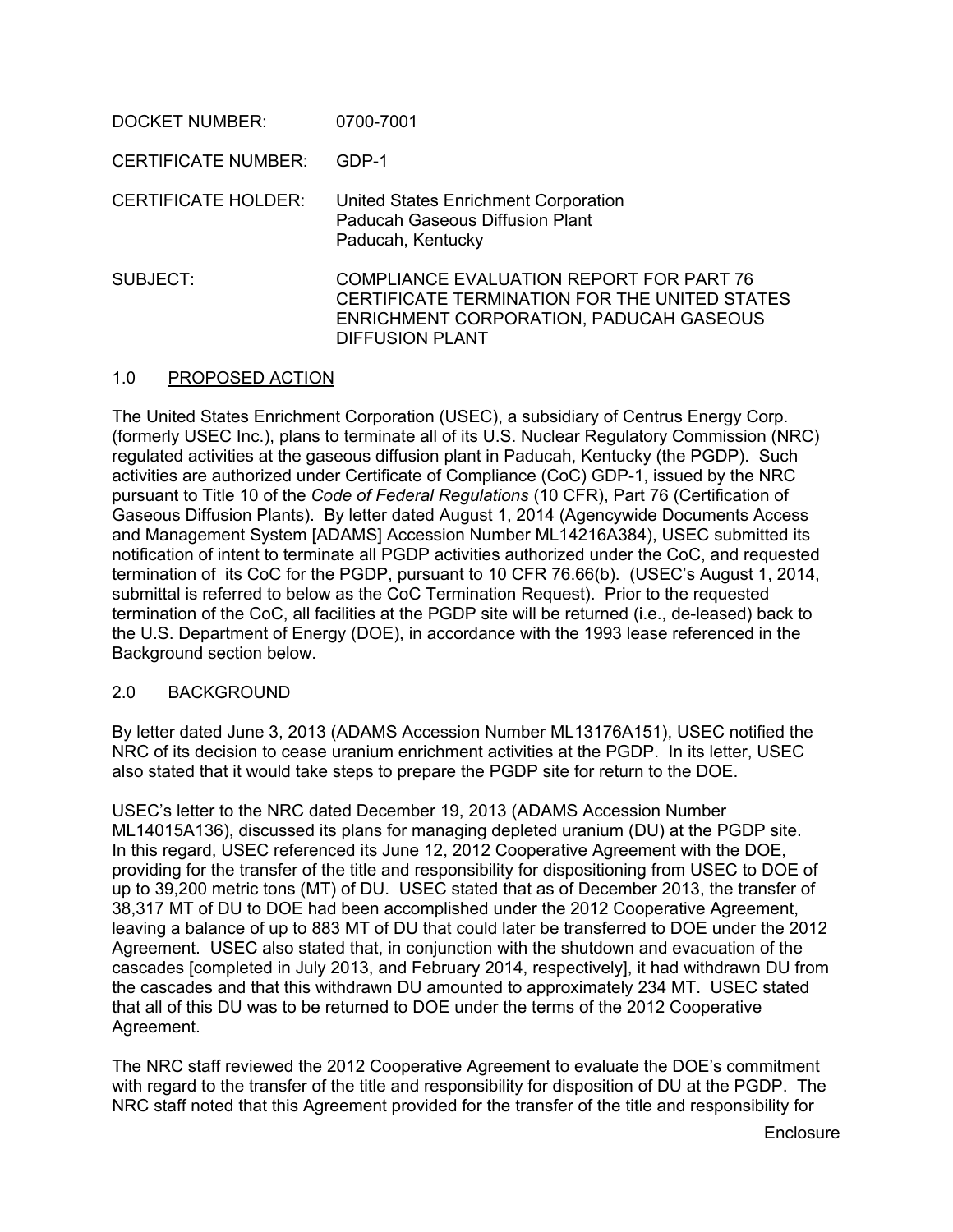disposition of DU from USEC to DOE. DOE's assumption of DU title and liability is detailed in Article 8 of the 2012 agreement (i.e., Funding, Acceptance, Transfer and Delivery), which discusses the maximum amount of liability assumed by DOE from USEC. Under the 2012 agreement, DOE committed to accept title and disposal responsibilities for up to 39,200 MT of DU.

As stated above, as of February 2014, USEC had withdrawn approximately 234 MT of DU from the cascades for return to the DOE. Transfer of a total of 322 MT of DU to the DOE was completed on May 29, 2014, as documented in USEC's May 30, 2014, letter to the NRC (ADAMS Accession Number ML14177A469). The 322 MT amount includes the 234 MT of DU that USEC had withdrawn from the cascades as of February 2014. Adding the 322 MT amount to the 38,317 MT of DU that had already been transferred to the DOE as of December 2013 totals 38,639 MT of DU. This amount is below the 39,200 MT of DU that the DOE had committed to accept under the 2012 Cooperative Agreement, and represents all of USEC's DU inventory at the PGDP site.

By letter dated June 17, 2014 (ADAMS Accession Number ML14176A081), USEC requested the NRC to review and approve its plans to de-lease the PGDP facilities and terminate USEC's NRC-certified operations at the PGDP. In this regard, USEC stated that, on June 17, 2014, it had signed a "Framework Agreement" with DOE, establishing a process governing the return of all leased facilities at the PGDP site to DOE. This June 17,, 2014, agreement established October 1, 2014, as the tentative date for returning the facilities to DOE. Meeting this return date was made subject to the conditions in the June 17, 2014, agreement, the conditions in USEC's Final Plan to Meet the Lease Turnover Requirements for the PGDP (the Turnover Plan), and to all turnover requirements in the July 1, 1993, lease.

The NRC staff evaluated USEC's plans and found that they were appropriate (see the NRC response letter dated July 8, 2014 (ADAMS Accession Number ML14176B021). The NRC staff requested USEC to provide a copy of the June 17, 2014, agreement with DOE, which USEC did as part of its CoC Termination Request. USEC also provided a copy of the Turnover Plan. Following the NRC staff's initial review of the CoC Termination Request, the NRC staff requested USEC to provide copies of Attachments 2, 6, 11, 12, and 13 of the Turnover Plan. Due to its proprietary nature, the information in the Turnover Plan and its attachments is not discussed in this Compliance Evaluation Report (CER).

Additional background information relevant to particular issues is provided in Section 3 below.

## 3.0 DISCUSSION

#### *Introduction*

In its CoC Termination Request, USEC stated that it had ceased uranium enrichment at the PGDP in May 2013, and that its current operations at the PGDP site included surveillance and maintenance of leased facilities, operating site utilities, maintaining and monitoring safety systems and shipping USEC-generated waste offsite. USEC also stated that repackaging of all USEC-owned uranium hexafluoride (UF**6**) feed material and low enriched uranium (LEU), and the shutdown of all UF<sub>6</sub> processing facilities and operations, was completed in April 2014.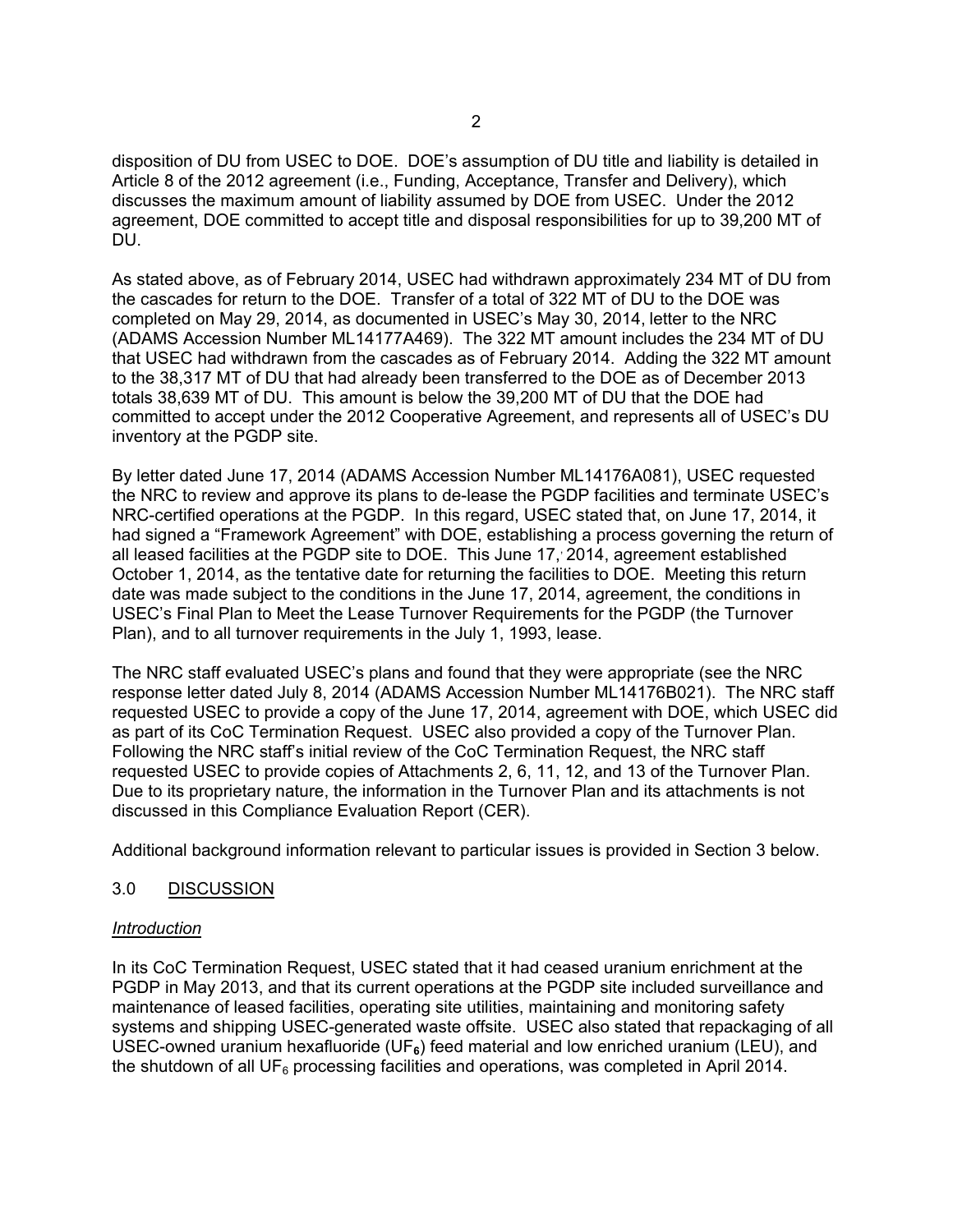USEC further stated that all UF<sub>6</sub> feed material and special nuclear material (generally referred to below as LEU) to which USEC had title had been relocated to offsite licensed facilities as of April 2014. Further, USEC reiterated that all of its remaining DU for which USEC had disposal responsibility had been transferred to the DOE on May 29, 2014, and that all remaining low-level radioactive waste for which it had disposal responsibility was scheduled to be off-site before September 30, 2014. Waste disposal issues are discussed further below.

USEC in its CoC Termination Request listed the leased facilities having nuclear safety significance that would be returned to DOE. The facilities being de-leased by USEC, in conjunction with the CoC termination action, include the following: the UF $_6$  Feed Facilities (C-333-A and C-337-A); the Product and Tails Withdrawal Facilities (C-310 and C-315); the Enrichment Cascade Facilities (C-331, C-333, C-335, and C-337); the C-400 Cleaning Building; the C-409 Stabilization Building; the C-710 Technical Services Building; the C-720 Maintenance and Stores Buildings; the C-720-C Converter Shop Addition; the C-745-X Equipment Storage; and the C-746-Q-1 High Assay Waste Storage. All of the USEC-leased facilities providing utilities, support and administrative services to the PGDP are also being de-leased. Following the de-lease, DOE will be in full possession of the de-leased facilities, and will be responsible for regulatory oversight of the PGDP.

In addition to the statements and commitments made in USEC's CoC Termination Request and in related submittals referenced in Section 2 above, the NRC staff's findings in this CER are based, in part, on recent NRC site inspections. More specifically, the NRC staff conducted inspections of USEC's material control program at the PGDP site during the week of August 18-22, 2014 (see Inspection Report Number 2014-0401, ADAMS Accession Number ML14262A063). The NRC staff also conducted a separate inspection of the PGDP's protection of classified matter program on August 25-28, 2014. The results of these August 2014 inspections are discussed further in CER sections below.

#### *Financial Assurance*

In its letter dated December 19, 2013 (ADAMS Accession Number ML14015A136), USEC submitted to the NRC an updated Decommissioning Funding Program (DFP) description, in accordance with 10 CFR 76.35(n), for calendar year (CY) 2014. In its submittal, USEC provided a description of the PGDP's decommissioning cost estimate of approximately \$3.79 million, which represented a decrease in decommissioning liability of \$1.14 million relative to the 2013 decommissioning cost estimate (\$4.93 million) approved by the NRC staff in April 2013. The NRC staff reviewed USEC's DFP and determined that USEC's decommissioning cost estimate of \$3.79 million for CY 2014 was based on reasonable and documented assumptions and that it adequately estimated the cost for the disposal of low-level radioactive waste and mixed wastes in CY 2014. The NRC staff therefore concluded that USEC remained in compliance with the decommissioning funding requirements in 10 CFR 76.35(n) (see ADAMS Accession Number ML14218A701).

## *Material Control*

The NRC staff reviewed USEC's CoC Termination Request and conducted inspections at the PGDP to verify USEC's compliance with the NRC's 10 CFR Part 74 (Material Control and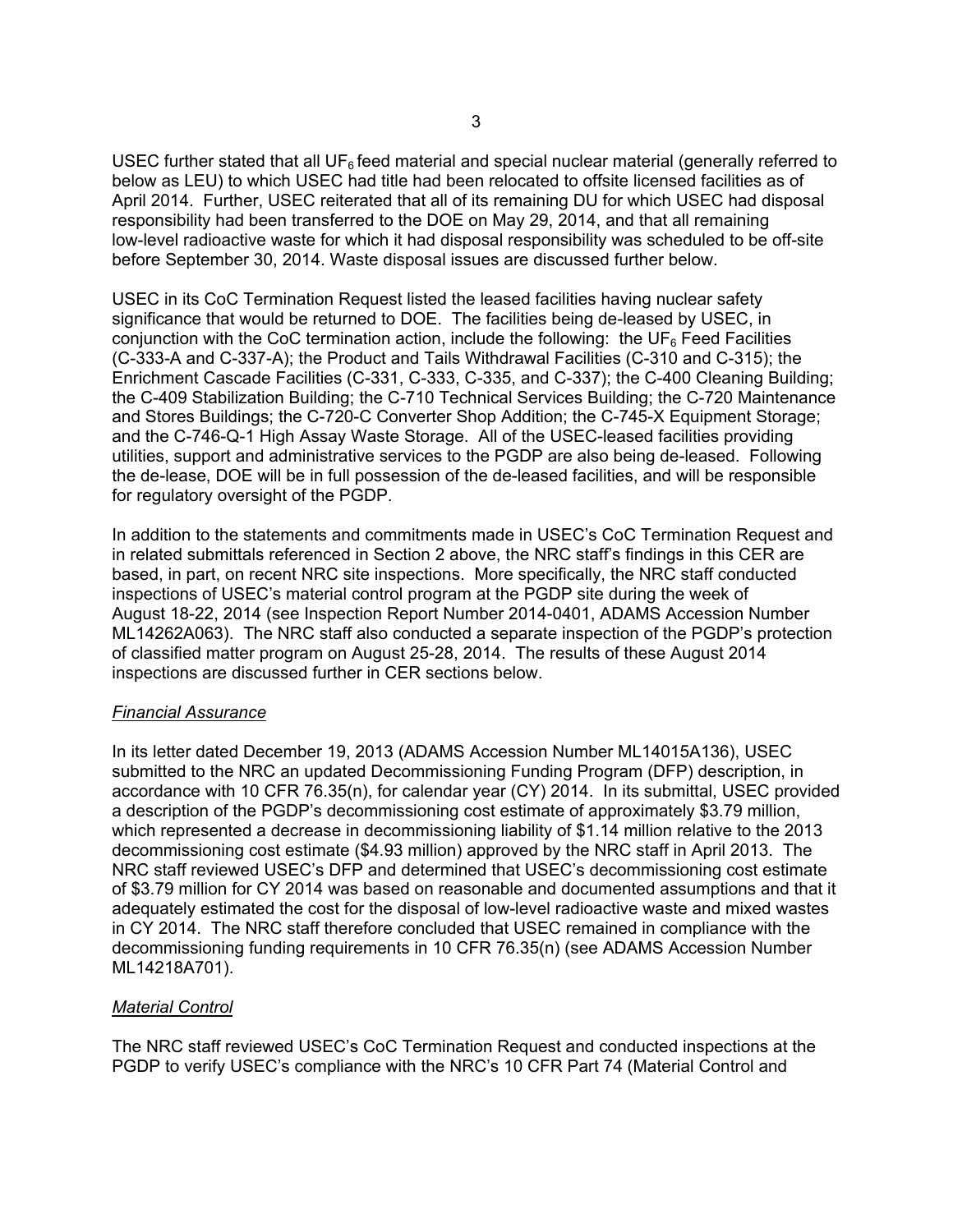Accounting of Special Nuclear Material) requirements, and to ensure that adequate control of source, byproduct, and LEU material would be maintained until regulatory responsibility for these materials is transferred to DOE oversight. USEC committed to continue implementing all of the requirements of the NRC-approved fundamental nuclear material control plan (FNMCP) for the PGDP until the transfer of regulatory authority to DOE, and stated that its nuclear materials control and accountability (NMC&A) program provides program controls over all accountable nuclear material at the PGDP, including both USEC and DOE-owned material. In this regard, USEC stated that the performance work statement in the DOE task order for the deactivation contractor requires the DOE contractor to accept transfer of the site's existing NMC&A program. USEC also stated that it has been working with DOE's current PGDP site infrastructure contractor to move the data in USEC's computerized database to another computerized database that will be used by the DOE contractor, and that at de-lease, the new contractor [Fluor] will accordingly manage and conduct a centralized NMC&A program for all accountable nuclear material on the PGDP site.

During the August 18-22, 2014, inspections, the NRC staff was notified that the current USEC personnel implementing the NMC&A Program will be transferred to Fluor, to ensure continuity of material control at the PGDP site. The NRC staff has confirmed that Fluor has offered to employ the current USEC employees implementing the NMC&A program after the CoC is terminated.

In its CoC Termination Request, USEC stated that  $(1)$  it no longer had possession of UF<sub>6</sub> feed material, (2) the LEU to which USEC had title had been relocated to offsite licensed facilities, and (3) this LEU and the UF<sub>6</sub> feed material thus no longer appears on the PGDP site inventory. During the August 18-22, 2014, inspections, the NRC staff confirmed the accuracy of these statements.

As indicated in Section 2 above, the CoC Termination Request included a copy of USEC's June 17, 2014, agreement with the DOE, in which the DOE agreed to accept the transfer of certain LEU and  $UF<sub>6</sub>$  feed material that will still be onsite when the PGDP facilities are returned to the DOE's regulatory oversight. This material is contained within a large number of 30 and 48 inch cylinders (also known as 30B cylinders, and either 48G, 48X or 48Y cylinders). The 30B cylinders contain residual quantities of LEU, while the 48 inch cylinders contain residual quantities of either UF<sub>6</sub> feed material or LEU. An attachment to the June 17, 2014, agreement sets forth DOE commitments, including those regarding the transfer of the USEC-owned nuclear material in these cylinders to DOE when the de-lease occurs. These DOE commitments are discussed below.

In accordance with commitment number 3, at the time of de-lease, the DOE will accept the return of up to nine thousand of these 30B and/or 48G, 48X or 48Y cylinders. The 30B cylinders may each contain "25 pounds or less" of LEU, while the 48 inch cylinders may each contain "50 pounds or less" of UF $_6$  feed material. Also in accordance with commitment 3, the DOE agreed to accept three 30B cylinders "that are nominally 25 pounds (highest being 49 pounds)," and 62 48Y cylinders "that are nominally 50 pounds (highest being 252 pounds)." During the August 18-22, 2014, inspections, the NRC staff determined that residual quantities of LEU at the PGDP site were only associated with 30B cylinders, with each such cylinder containing up to 0.8 kg of LEU enriched up to 4.9 percent in the U-235 isotope. Through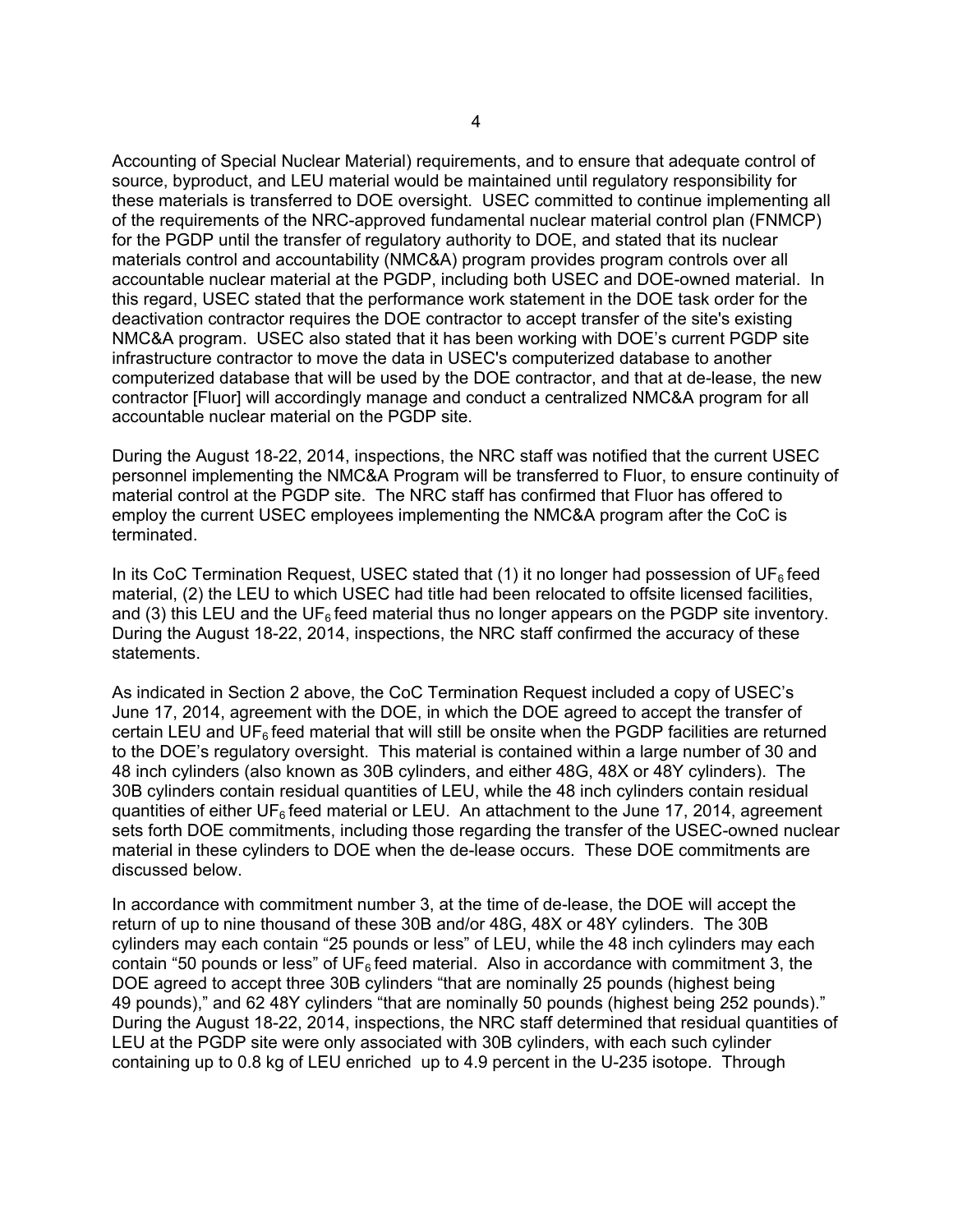discussions with USEC's MC&A staff at the PGDP, the NRC staff later confirmed that each 48 inch cylinder contains residual quantities of 50 pounds or less of either LEU or UF $<sub>6</sub>$  feed</sub> material, and that all such cylinders will be transferred to the DOE when the de-lease occurs.

Under commitment number 4, the DOE will accept the return of 19 USEC "Swiss Feed" Cylinders containing off-spec  $UF_6$  feed material (i.e.,  $UF_6$  that contains other metallic contaminants, such as Technetium 99 and naturally occurring uranium-decay products that have to be filtered out prior to use) that meets the American Society for Testing and Materials (ASTM) requirements for reprocessed uranium. The NRC staff confirmed during its August 2014 inspections that the DOE will accept this off-spec  $UF<sub>6</sub>$  when the de-lease occurs.

With regard to the 1S and 2S sample containers that are used for quality assurance testing purposes and which respectively have 1kg and 2kg capacities, the DOE, under its June 2014 commitment number 6, agreed to accept the return of (1) up to 975 empty, full or partially full 1S sample containers; and (2) up to 700 empty, full or partially full 2S sample containers. During the August 18-22, 2014, inspections the NRC staff determined that the 1S and 2S sample containers contain residual quantities of LEU ranging from 8 to 23 grams. The NRC staff confirmed that DOE will accept this LEU from USEC when the de-lease occurs.

During its August 2014 on-site inspections, the NRC staff confirmed that, as stated in the June 17, 2014, agreement, DOE had taken title to all residual quantities of LEU and that, at the time the de-lease occurs, there will be no USEC-owned LEU on site. The NRC staff confirmed that USEC is transferring its remaining LEU to DOE, which is being documented via Form 741. Form 741 is generally used to report quantities of NRC-licensed materials to the DOE's Nuclear Materials Management and Safeguards System (NMMSS) data base. During the inspections, USEC also stated that (1) transfer of residual quantities of LEU,  $UF<sub>6</sub>$  feed material, and DU will continue through September 2014, and (2) at the time the CoC is terminated, USEC will submit a final Form 327 ("Special Nuclear Material (SNM) and Source Material (SM) Physical Inventory Summary Report"). USEC's final Form 327 will show zero (0) inventory of LEU, UF $_6$  feed material, and DU, and will also document the absence of any low-level radioactive waste and mixed waste generated by USEC's past operations at the PGDP site.

Based on its review of the information provided by USEC in its CoC Termination Request, and on the August 2014 inspection findings, the NRC staff concludes that USEC has adequately met its commitment to control all regulated materials by maintaining, following, and complying with its current NRC-approved FNMCP. Further, there is sufficient basis to conclude that USEC will continue to fully control all source, byproduct, and LEU in its possession, and will meet all applicable NRC recordkeeping and reporting requirements, until the CoC is terminated. The NRC staff also concludes that when the CoC is terminated, transferring the current USEC personnel implementing the NMC&A Program to Fluor, the new DOE contractor for the PGDP, will ensure adequate program continuity.

#### *Radioactive Waste Disposal*

During its August 18-22, 2014, on-site inspections, the NRC staff noted that low-level radioactive waste (i.e., materials contaminated by radioactive materials, such as personal items, parts, and metal pieces) and "mixed" waste (hazardous material contaminated by radioactive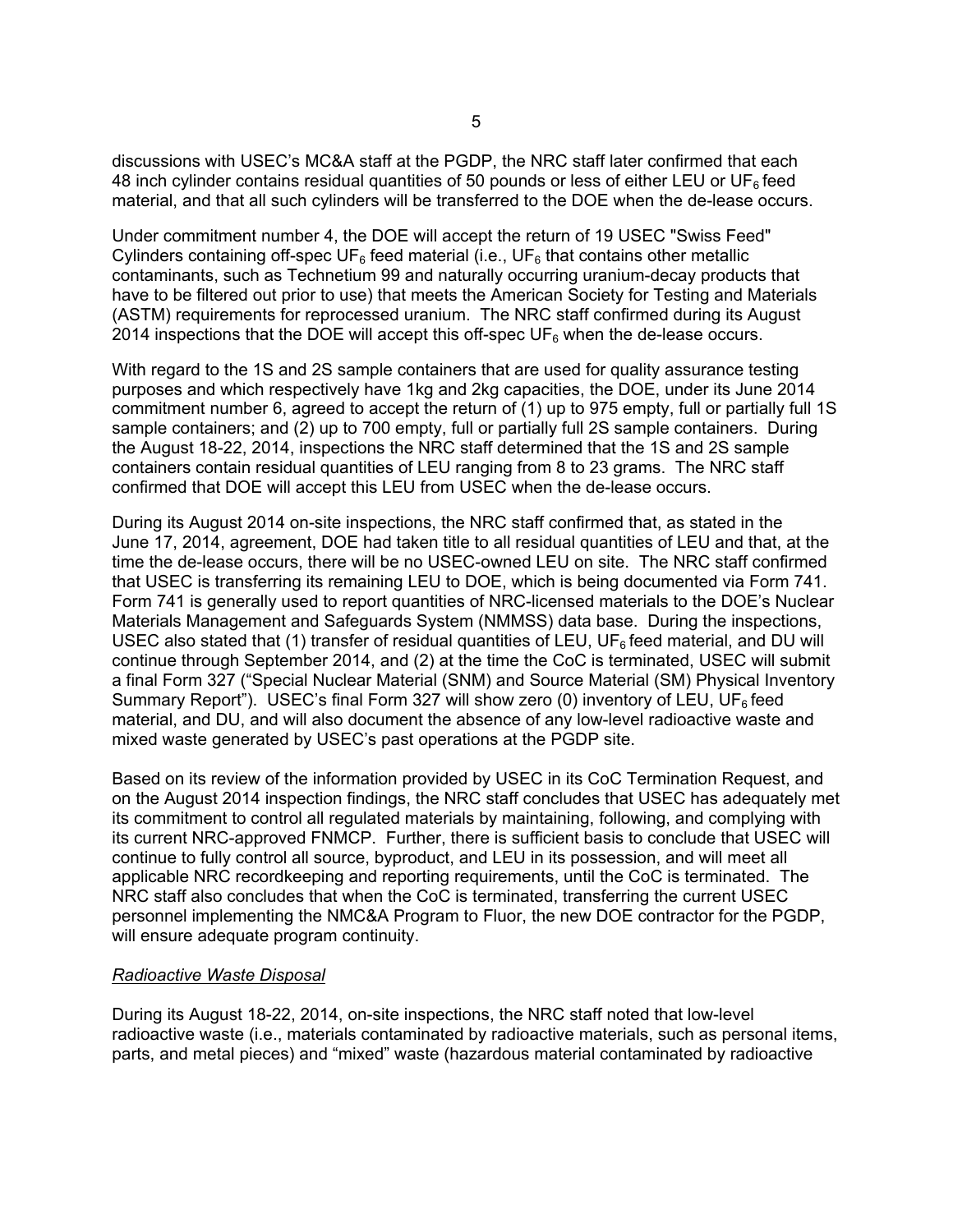materials) packaging and shipping operations were still ongoing. The NRC staff noted that the waste cubic feet were significantly reduced from the amounts USEC reported in its December 19, 2013, updated DFP. Any remaining low-level radioactive waste and mixed waste generated by USEC's past operations at the PGDP will be shipped off-site by no later than October 19, 2014.

#### *Depleted Uranium Disposition*

As indicated above in Section 2 of the CER, USEC's letters to the NRC dated December 19, 2013, and May 30, 2014, discussed the dispositioning of DU at the PGDP site, and referenced in this regard the June 12, 2012, Cooperative Agreement with the DOE. Under this Cooperative Agreement, DOE had accepted title and disposal responsibility for a total of 38,639 MT of DU, which represented the totality of USEC's DU inventory at the PGDP site.

Accordingly, the DOE has title to and responsibility for dispositioning the DU that remains at the PGDP site. Based on the terms of the 2012 Cooperative Agreement, before DOE takes custody and possession of the DU, USEC remains financially responsible for its safe and secure storage. The NRC staff re-confirmed this information during its August 18-22, 2014, on-site inspections.

Based on (1) the information provided by USEC in its December 19, 2013, and May 30, 2014, letters, (2) the review of the June 12, 2012, Cooperative Agreement, and (3) the August 18-22, 2014, inspection findings, the NRC staff finds that USEC has appropriately transferred to DOE, and DOE has accepted title and decommissioning responsibility for USEC's entire DU inventory. Therefore, when the de-lease occurs, USEC will have neither DU ownership nor decommissioning liability for the disposition of the remaining DU at the PGDP site.

## *Physical Security*

On June 17, 2002, the NRC issued an Order to USEC after the events of September 11, 2001. This 2002 Order included Interim Compensatory Measures (ICMs) requiring implementation of certain security measures at the PGDP. In response to the 2002 Order, USEC evaluated its operations and established a hazardous material release threshold that, when exceeded, would result in defined off-site consequences. USEC identified certain facilities where an adversary's action could result in a hazardous material release exceeding this established threshold. These specific facilities were deemed sensitive and protective security measures were established to thwart possible adversary actions, as required by ICMs A. and B. The NRC evaluated USEC's release threshold criteria and conducted on-site inspections of USEC's protective security measures, and determined that USEC's response to the ICMs was appropriate. The NRC staff, therefore, approved USEC's response for implementing the ICMs.

In a letter to the NRC dated January 24, 2014 [non-public, security-related information], USEC stated that there no longer were any sensitive facilities at the PGDP site that would exceed the established release threshold due to the termination of enrichment activities there, and that its  $UF<sub>6</sub>$  feed material and LEU were being shipped off-site. Based on NRC Region II staff inspections conducted from January 1 through March 31, 2014 (see Inspection Report Number 70-7001/2014-002, ADAMS Accession Number ML14119A027), the NRC confirmed that no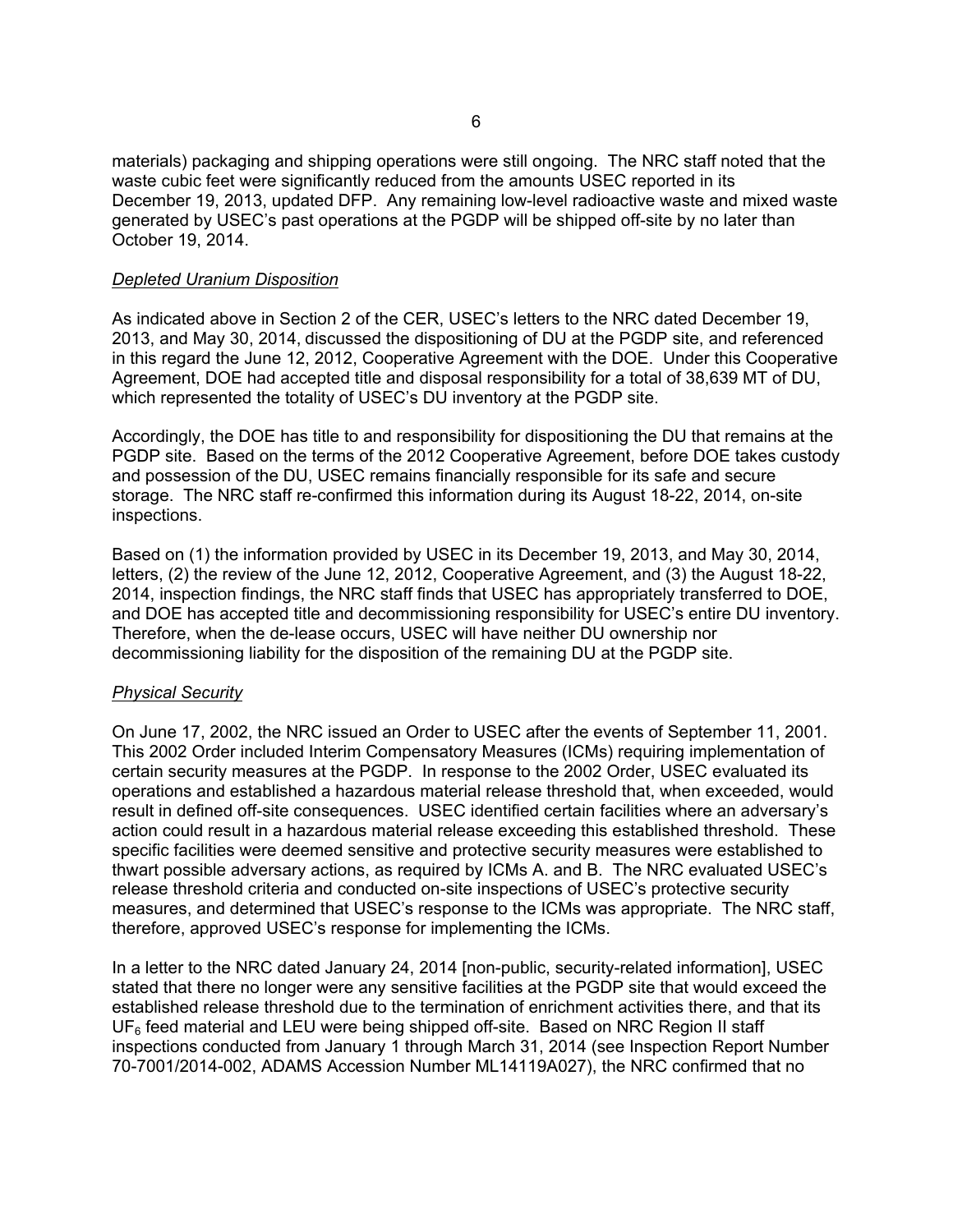uranium enrichment was occurring at the PGDP site, and that USEC's  $UF<sub>6</sub>$  feed material and LEU were being transferred into cylinders and shipped offsite. The NRC also confirmed that these  $UF<sub>6</sub>$  and LEU transfers were being performed at a rate that had allowed PGDP transfer facilities to be operated such that these facilities no longer contained sufficient material capable of exceeding the hazardous material release threshold criteria. Therefore, given the absence of such facilities, the NRC found that ICMs A. and B. at the PGDP were no longer necessary, and that the associated PGDP commitments could be suspended. USEC, however, was required to retain its commitments in the PGDP physical security plan for the protection of its SNM of low strategic significance, including the commitments associated with the regulatory requirements in 10 CFR 73.67 and ICMs C. and D. of the June 17, 2002, Order. The above NRC findings are stated in the staff's letter to USEC dated February 14, 2014 (non-public, security-related information).

As discussed in the Material Control section above, only residual quantities of LEU and UF $_6$ feed material remain at the PGDP site. Based on the August 18-22, 2014 inspections, the NRC staff determined that the relative security risk of this residual nuclear material is very low. However, during the inspections, the NRC staff confirmed that, as stated in Enclosure 5 to its CoC Termination Request, USEC will continue to implement all of the requirements of the NRC Certificate Physical Security and Classified Matter Security Plans until the CoC is terminated, at which point USEC will transfer all responsibility for physical and classified matter security to the DOE. The NRC staff noted that the performance work statement in a DOE task order for the deactivation contractor requires the deactivation and infrastructure contractors to establish a site security program for access control, nuclear material protection measures, protective force, personnel security measures, and security condition measures. The NRC staff also confirmed that the DOE is already coordinating with USEC and taking actions to establish a DOE site security program to ensure there is adequate physical security and classified matter security at the PGDP site after the CoC is terminated. The NRC staff therefore concludes that the remaining residual quantities of material at the PGDP site will remain adequately protected. This conclusion is based on (1) the information provided in USEC's CoC Termination Request, (2) the results of the August 18-22, 2014, NRC staff inspection, and (3) USEC's commitment to continue implementing all of the requirements of the NRC Certificate Physical Security and Classified Matter Security Plans until the de-lease of the PGDP facilities and termination of the COC, at which time the DOE will assume full regulatory responsibility for physical security at the site.

#### *Information Security and Protection of Classified Matter*

The NRC staff conducted an onsite inspection of the PGDP's protection of classified matter program on August 25-28, 2014, for the purpose of terminating the NRC's facility security clearance (FCL) for the PGDP, and as part of the CoC termination process. An additional purpose of this inspection was to evaluate USEC's compliance with the NRC's FCL and safeguarding of national security and restricted data information.

During its inspections, the NRC staff determined that all of the PGDP's classified assets at the site had been accounted for and that these were ready to be turned over to DOE. However, the NRC staff determined that a close out inspection of PGDP's classified supplier General Dynamics Global Imaging Technologies, Inc., in Cullman, Alabama, still needs to be conducted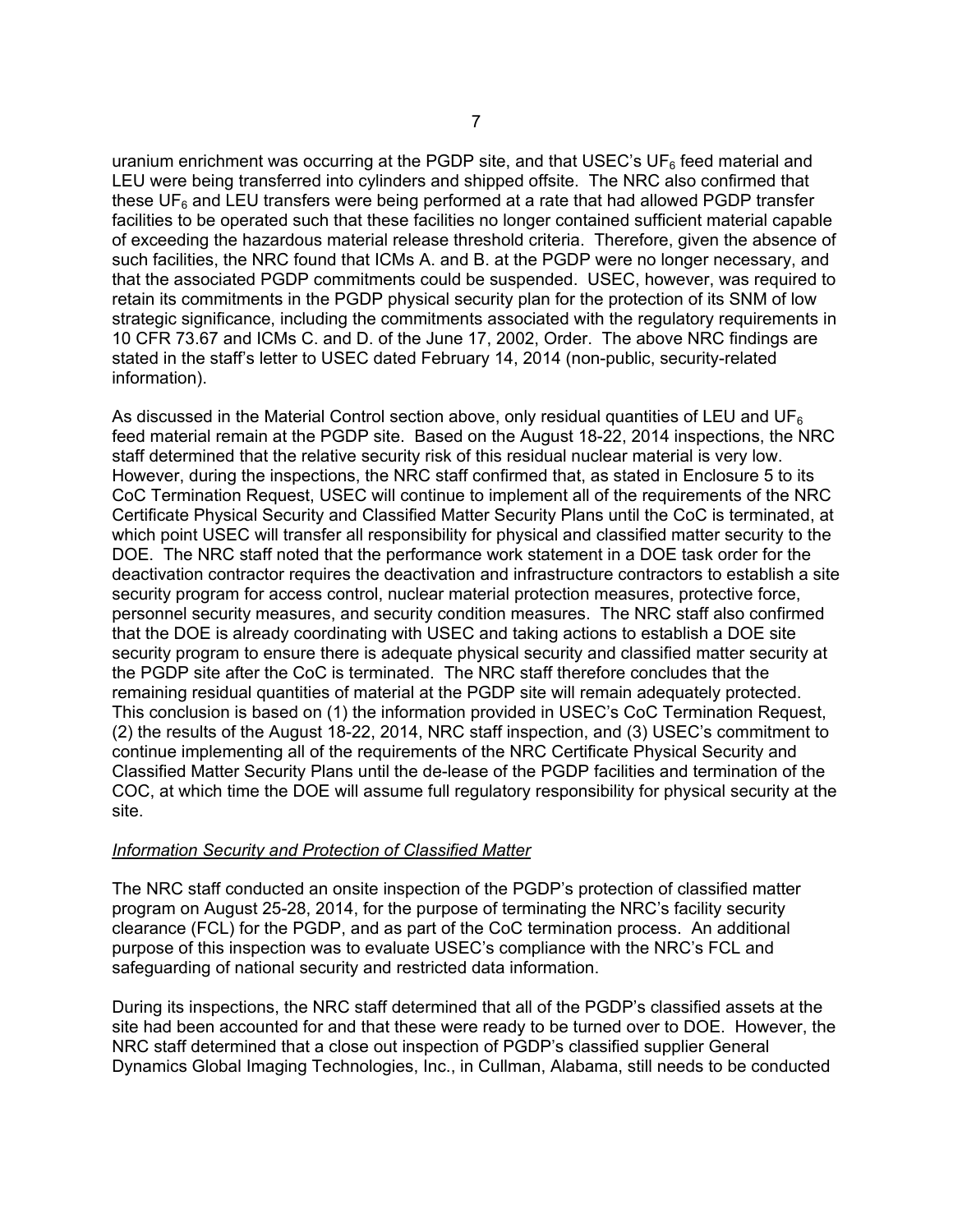by the NRC staff, and that the PGDP's FCL can only be terminated if no security issues are identified by the inspection in Alabama (scheduled for October 17, 2014). The NRC staff also determined, during its inspections at the PGDP, that all NRC non-possessing FCLs and each non-possessing interests associated with the PGDP should be terminated before the CoC is terminated. In addition, the NRC staff determined that USEC will need to provide the NRC the associated "Contract Security Classification Specification" forms. The NRC staff also determined that USEC must ensure that all personnel security clearances associated with the PGDP under the CoC are either terminated or transferred by DOE to its new contractor (since it is DOE who holds the PGDP's clearances). The NRC staff determined that all these actions need to be completed prior to the termination of the CoC.

#### *Environmental Considerations*

The NRC staff has determined that under these circumstances it is not necessary to prepare an environmental assessment or environmental impact statement to support the termination of the PGDP CoC issued to USEC for the Paducah facility. This proposed action amounts to an amendment of a license under the 10 CFR 51.22(c)(19) categorical exclusion, and to a direct transfer of a license under the 51.22(c)(21) categorical exclusion. DOE, which already owns this facility, is not required to obtain an NRC license to operate or decommission the PGDP.

A categorical exclusion "…means a category of actions which do not individually or cumulatively have a significant effect on the human environmental and which have been found to have no such effect in procedures adopted by a Federal agency…and for which, therefore, neither an environmental assessment nor an environmental impact statement is required…" (40 CFR 1508.4). The NRC's list of categorical exclusions is found at 10 CFR 51.22(c).

USEC ceased enrichment operations at the PGDP in May 2013. Upon termination of the CoC, all responsibility for the site will return to DOE. Operations at the site will be under DOE's control and will not be regulated by the NRC. DOE, which already owns this facility, will be responsible for decommissioning of the PGDP facilities. Furthermore, DOE prepared an environmental impact assessment in 1982 for the PGDP and has subsequently conducted additional environmental reviews of this site. The NRC staff has not identified any impacts of USEC's operation of PGDP that are not encompassed by the previous DOE evaluations.

In addition, the return of the facilities to DOE's regulatory oversight, and termination of the PGDP CoC, does not approve any site clean-up or decommissioning actions to be taken by DOE. This proposed action does not authorize any change that would amount to a significant increase in individual or cumulative occupational and public radiation exposure, no significant construction impact, and no significant increase in the potential for or consequences from radiological accidents.

Therefore, the NRC has determined that neither an environmental assessment nor an environmental impact statement is required or necessary for this action.